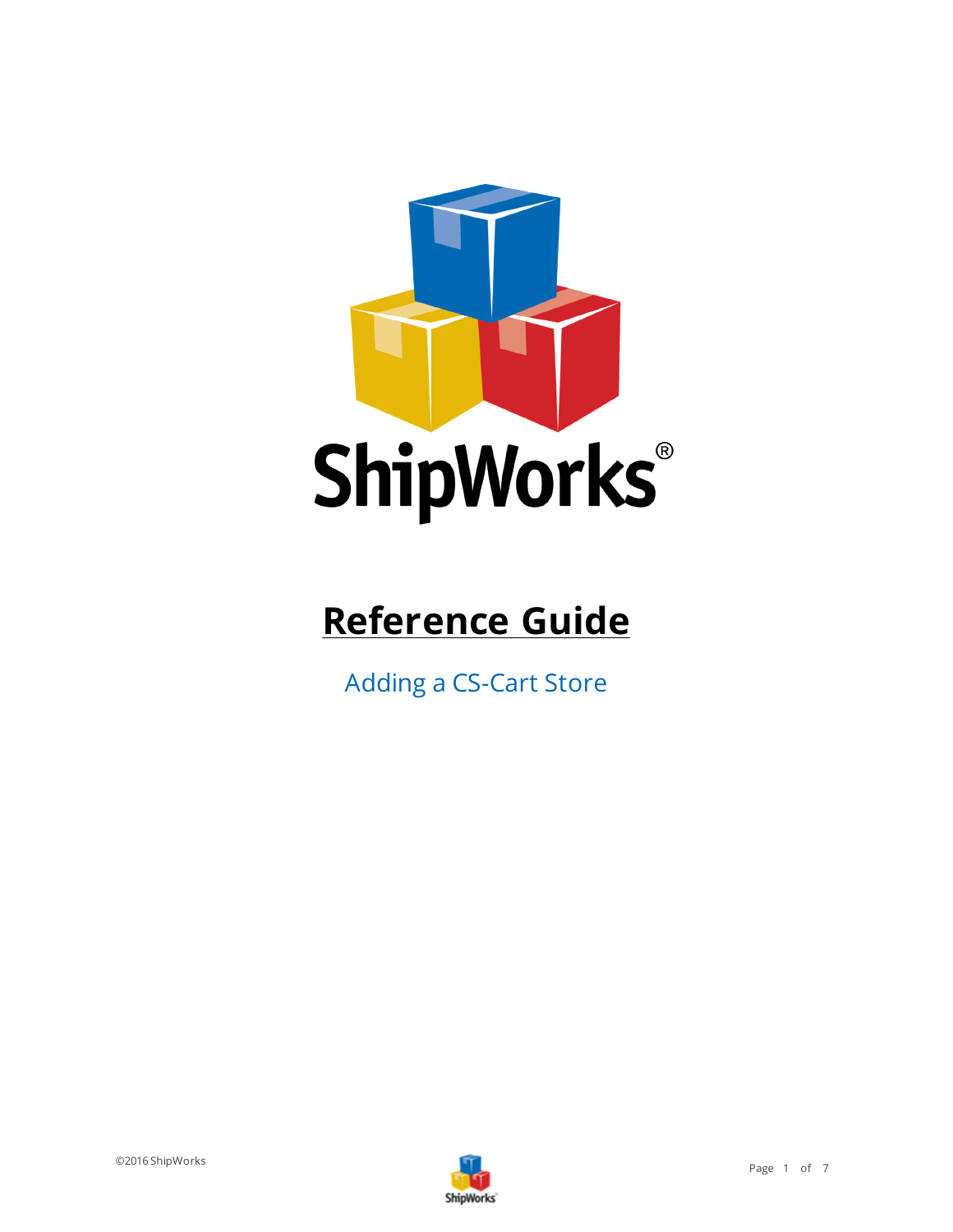# **Adding a CS-Cart Store**

**Table of Contents** [Background](#page-1-0) First [Things](#page-1-1) First The [Process](#page-2-0) Download the [ShipWorks](#page-2-1) php File Add CS-Cart to [ShipWorks](#page-2-2) [Related](#page-5-0) Articles Still [Need](#page-5-1) Help

## <span id="page-1-0"></span>**Background**

ShipWorks connects directly to your CS-Cart account. With one click, or on an automated schedule, your orders are downloaded from CS-Cart. As soon as you process a shipment, ShipWorks communicates the updated order status, shipping method and tracking information back to CS-Cart.

<span id="page-1-1"></span>This article will walk you through how to connect your CS-Cart store to the ShipWorks software.

# **First Things First**

Before you begin you will need to have a few things available:

- $\lambda$  ShipWorks installed and the ability to log into ShipWorks as an administrator.
- Your CS-Cart store's FTP (File Transfer Protocol) host address, username and password. If you do not have this information, please reach out to your resident IT person, host provider, or CS-Cart.

ShipWorks connects to ShipWorks using a .php module which is placed into your CS-Cart store's root directory. The file is attached to the end of this article and will need to be uploaded to your CS-Cart using your favorite FTP client. If you are not familiar with the process of transferring files using FTP, that's OK. You have a few options.

- $\mathcal{V}$  [Review](http://support.shipworks.com/support/solutions/articles/4000043259) this article. It will introduce you to and guide you through the process.
- $\lambda$  Reach out to your IT person. He or she should be able to upload the file for you.

ShipWorks supports CS-Cart versions 3 or higher.

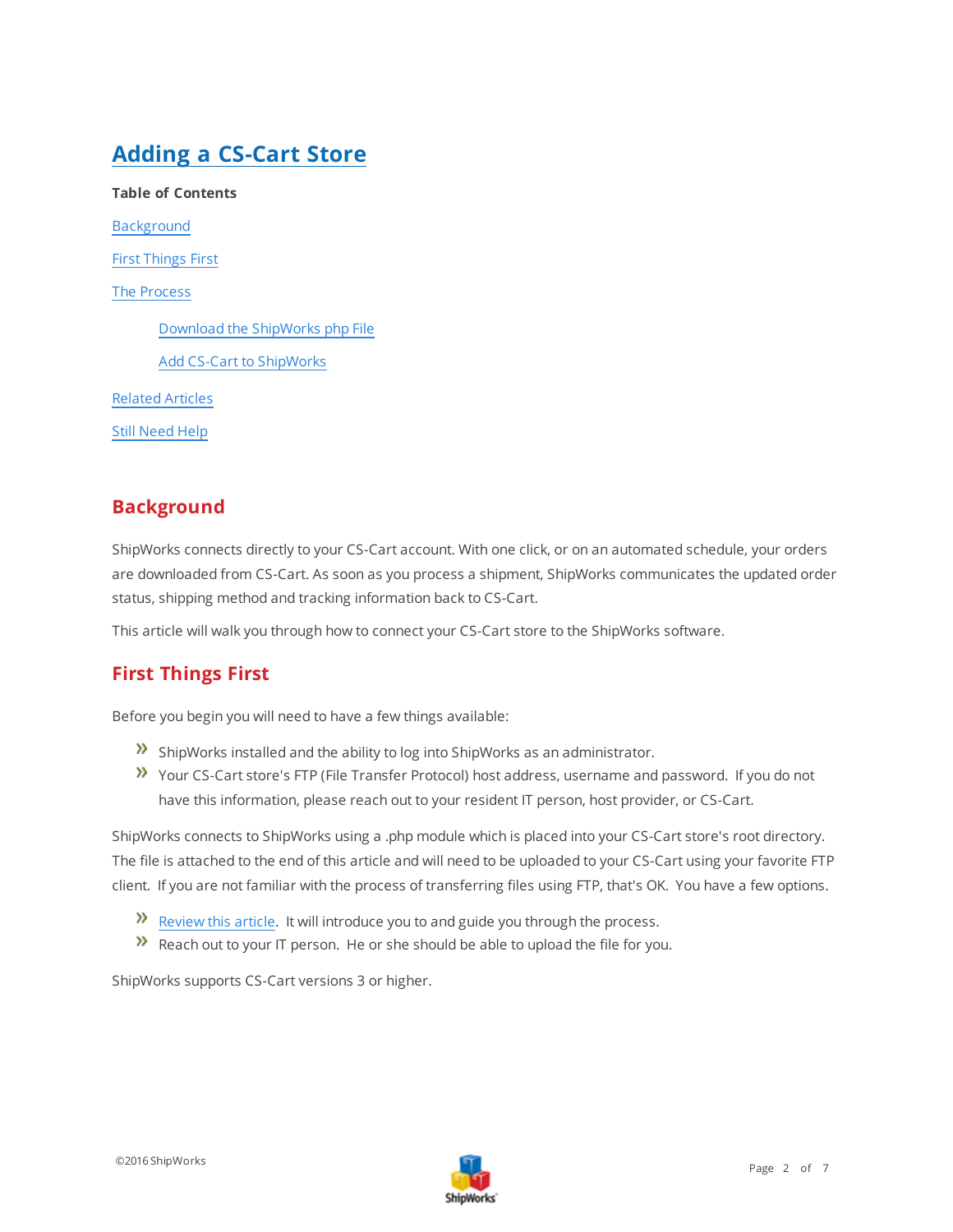## <span id="page-2-1"></span><span id="page-2-0"></span>**The Process**

#### **Upload the ShipWorks.php Module to CS-Cart**

1. Download the attached shipworks3.php module (found at the bottom of this article). Once downloaded, you will need to unzip the file.

**Note**: Typically you can unzip a compressed (.zip) file by right clicking on it and selecting Extract All....

2. Using the FTP client of your choice, upload the unzipped shipworks3.php file to the root directory of your CS-Cart store. Please see this [article](http://support.shipworks.com/support/solutions/articles/4000043259) if you need assistance with this process.

#### <span id="page-2-2"></span>**Adding CS-Cart to ShipWorks**

You are now ready to connect your CS-Cart store to ShipWorks. Here's how:

- 1. Launch the ShipWorks application and log in as an a user with administrator rights.
- 2. In ShipWorks, click on the **Manage** tab. Then, click on the **Stores** button.

|      |                |                   | $\overline{\phantom{a}}$ |  |                           |  |
|------|----------------|-------------------|--------------------------|--|---------------------------|--|
|      | Output<br>Home |                   | Manage                   |  | View                      |  |
| Stor | Users          | Email<br>Accounts |                          |  | Filters Templates Actions |  |
|      | Configuration  |                   |                          |  |                           |  |

3. On the **Manage Stores** screen, click on the **Add Store** button.

| <b>Manage Stores</b> |            |               | $\mathbf{x}$                                               |
|----------------------|------------|---------------|------------------------------------------------------------|
| <b>Store Name</b>    | Store Type | Last Download | Edit<br>Edit<br><b>ABC</b><br>Rename<br>x<br><b>Delete</b> |
|                      |            |               | Add<br>Add Store<br>H.<br>M                                |
|                      |            |               | Close<br>иî                                                |

4. From the **What platform do you sell on?** menu, select **CS**-**Cart** from the drop-down menu. Then, click **Next**.

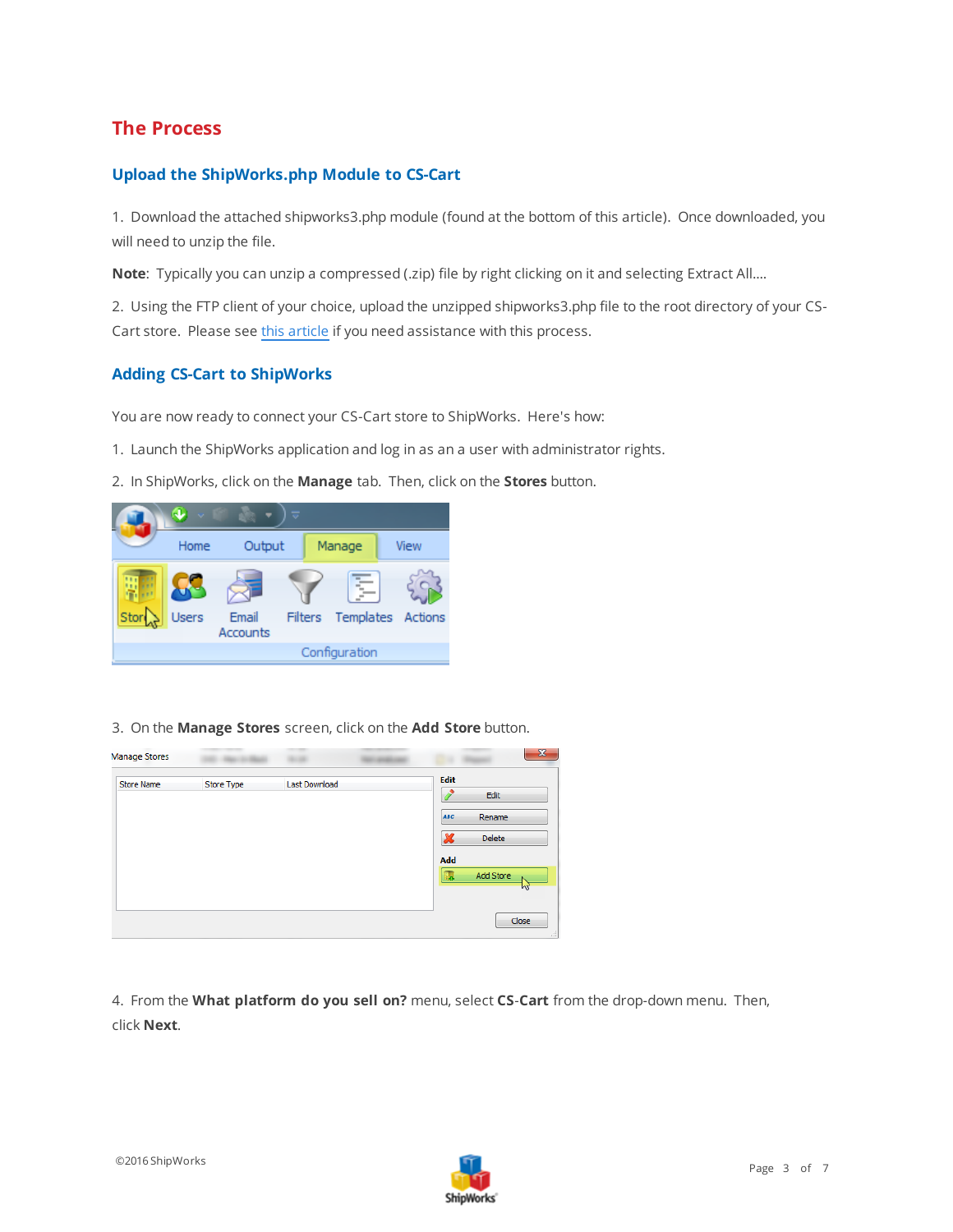| ShipWorks Setup     |                                                            |                      |
|---------------------|------------------------------------------------------------|----------------------|
| <b>Online Store</b> | Configure ShipWorks for your online store.                 |                      |
|                     | What platform do you sell on?<br>Choose                    |                      |
|                     | Cloud Conversion<br>CommerceInterface<br><b>CRE</b> Loaded | A hasy to do later.) |
|                     | CS-Cart<br>PS.<br>ebV eBay<br>Etsy                         |                      |
|                     | Fortune3<br>Generic - File<br>드<br>operic. Module          |                      |

5. On the **Store Setup** screen, enter your CS-Cart **username** and **password**. Then, enter the **Module URL**. The module URL is the path to the shipworks3.php module that you uploaded in the previous steps.

**Hint**: Your module URL is typically your store's address with /shipworks3.php added to the end. So, if your store's address is [www.widgetmethis.com,](http://www.widgetmethis.com/) your Module URL would look like [http://www.wid](http://www.widgetmethis.com/shipworks3.php)[getmethis.com/shipworks3.php](http://www.widgetmethis.com/shipworks3.php).

| ShipWorks Setup    |                                                                                      |
|--------------------|--------------------------------------------------------------------------------------|
| <b>Store Setup</b> | Enter the following information about your online store.                             |
|                    | Enter the administrator username and password you use to login to your online store: |
| Username:          | youruser@youruser.com                                                                |
| Password:          |                                                                                      |
| URL, click here.   | Enter the URL to the ShipWorks module. For help installing or finding the module     |
|                    | https://www.yourstoreaddress.com/shipworks3.phpl                                     |

#### 6. Click **Next**.

Great! You are connected. Now, you will need to fill out a few more screens.

7. On the **Store Information** screen, enter your **Store Name:** and **Address:**. Then, click **Next**.

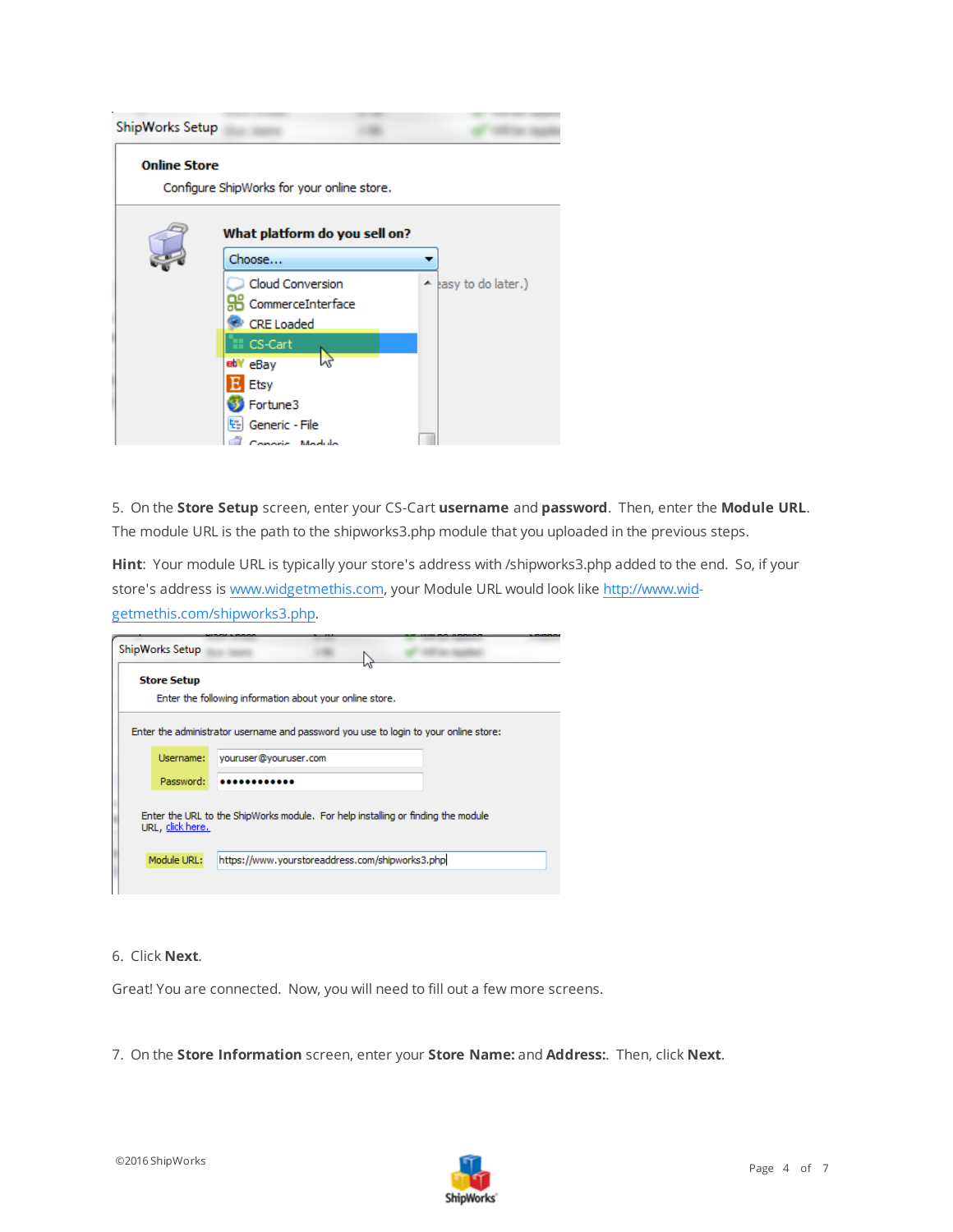| ShipWorks Setup<br><b>Store Information</b><br>Enter the name and physical address of your online store. |                |                                                         |  |
|----------------------------------------------------------------------------------------------------------|----------------|---------------------------------------------------------|--|
|                                                                                                          | <b>Name</b>    |                                                         |  |
|                                                                                                          | Store name:    | <b>CS-Cart</b>                                          |  |
|                                                                                                          |                | (This is just how your store will display in ShipWorks) |  |
|                                                                                                          | <b>Address</b> |                                                         |  |
|                                                                                                          | Company:       | Widget Me This                                          |  |
|                                                                                                          | Street:        | 1234 Some Street                                        |  |
|                                                                                                          |                |                                                         |  |
|                                                                                                          | City:          | St. Louis                                               |  |
|                                                                                                          | State \Prov:   | Missouri                                                |  |
|                                                                                                          | Postal Code:   | 63102                                                   |  |
|                                                                                                          | Country:       | <b>United States</b>                                    |  |

8. Enter the additional **Contact Information:** for your store. Then, click **Next**.

**Note**: This information is optional.

| ShipWorks Setup            |                                               |  |
|----------------------------|-----------------------------------------------|--|
| <b>Contact Information</b> | Enter the contact information for your store. |  |
| <b>Contact Information</b> |                                               |  |
|                            | Website: www.widgetmethis.com                 |  |
| Email:                     |                                               |  |
| Phone:                     |                                               |  |
|                            |                                               |  |
|                            |                                               |  |

9. Select how much order history you would like to download into ShipWorks during your initial download. The default is to download all order history into ShipWorks. You can modify this by clicking on the **Edit** link.

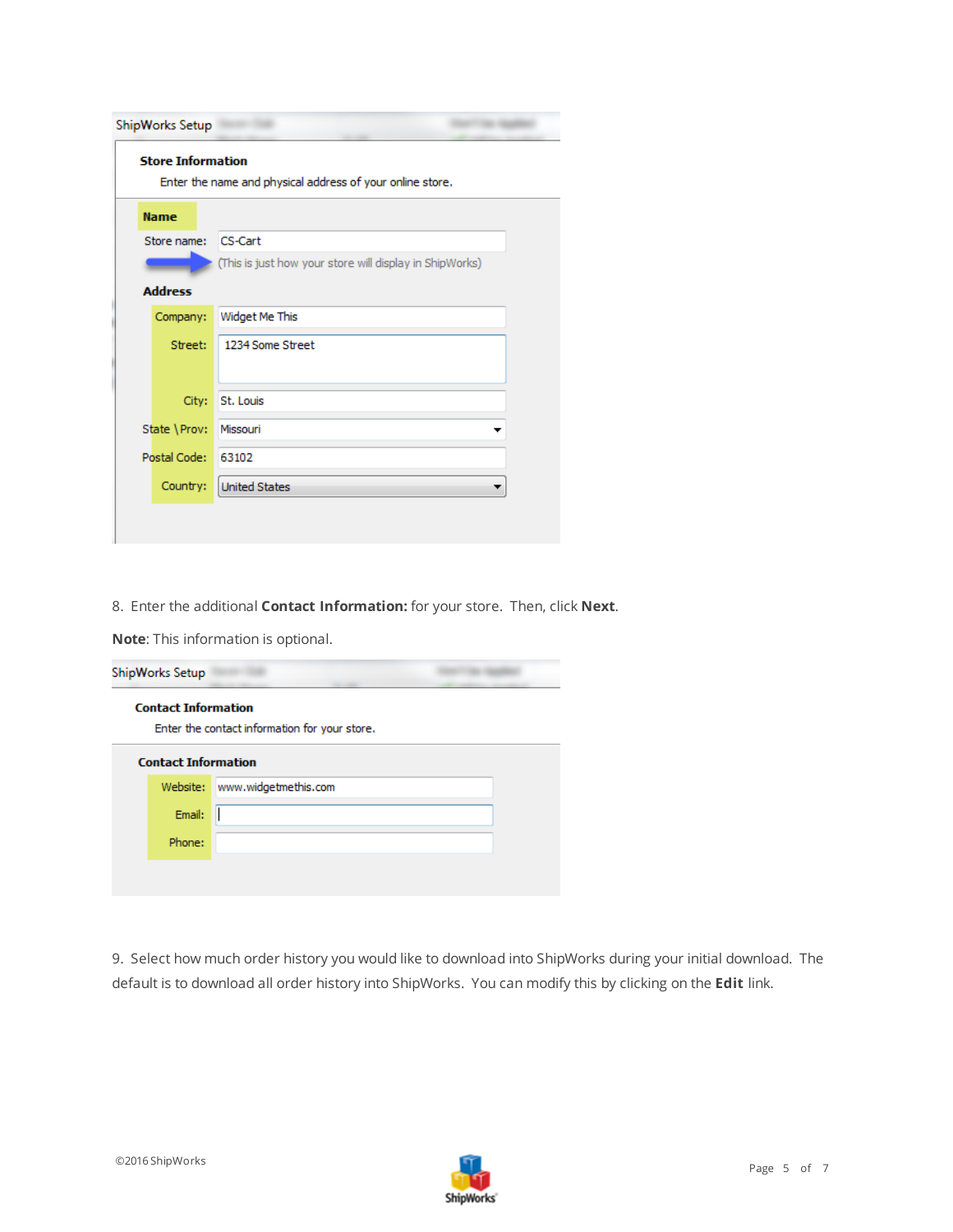#### **Store Setup**



10. Under **When a shipment is processed:** we recommend leaving the default for **Upload the shipment tracking number**.



11. Select the status for a processed order that you would like for ShipWorks to upload back to CS-Cart from the **Set the online order status to:** menu.



12. Click **Next**, then **Finish**. Then, click **Close**.

<span id="page-5-0"></span>Your order will automatically begin to download.

### **Related Articles**

Using FileZilla to Upload Files (via FTP)

<span id="page-5-1"></span>**Still Need Help?**